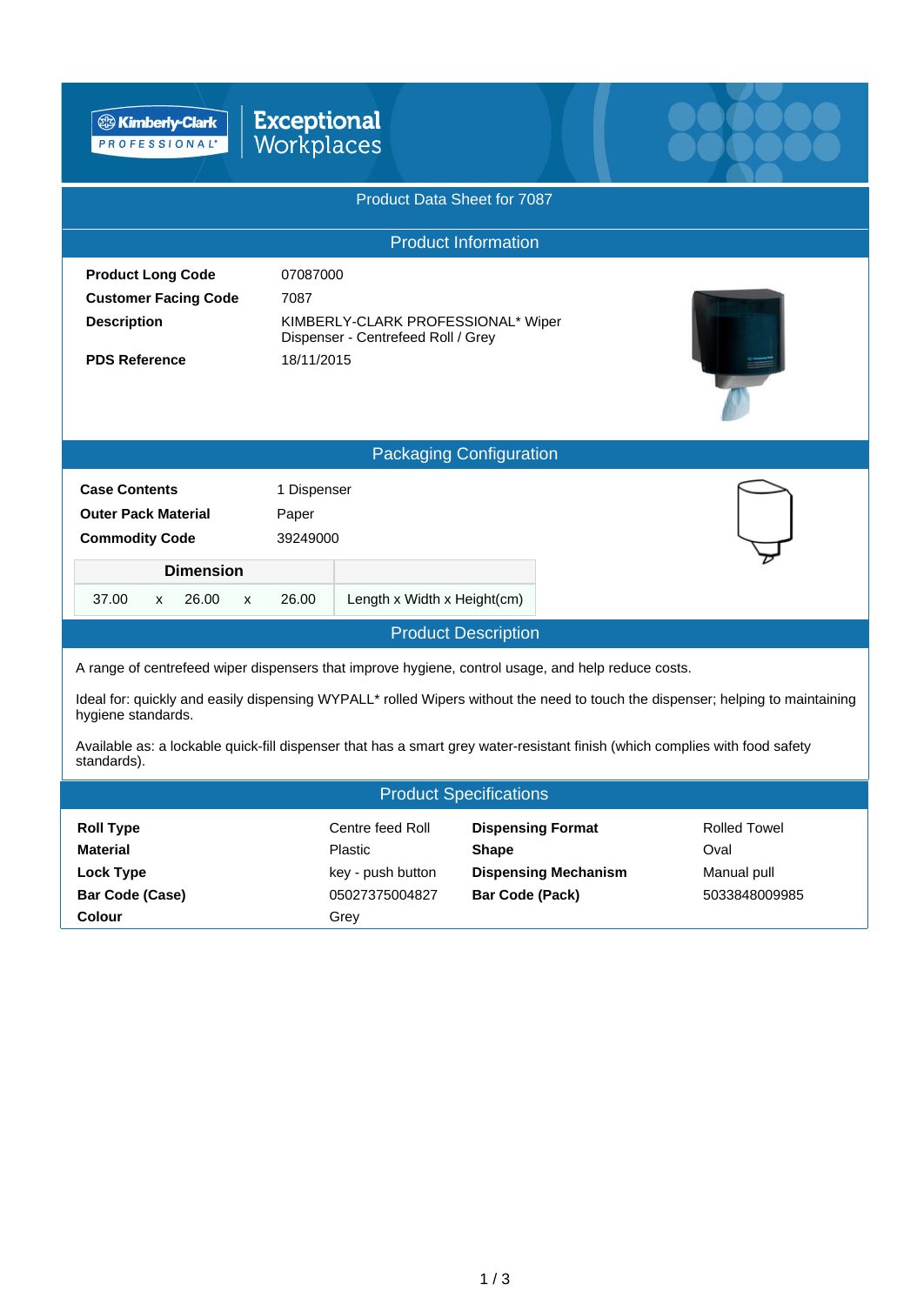## Product Data Sheet for 7087

|                                                                     |                                                                                                                                                                                                                                                                  | <b>International Standards and Symbols</b>             |                                                                                                                                                                                                                                                                                        |                                                |  |  |  |  |
|---------------------------------------------------------------------|------------------------------------------------------------------------------------------------------------------------------------------------------------------------------------------------------------------------------------------------------------------|--------------------------------------------------------|----------------------------------------------------------------------------------------------------------------------------------------------------------------------------------------------------------------------------------------------------------------------------------------|------------------------------------------------|--|--|--|--|
|                                                                     |                                                                                                                                                                                                                                                                  | <b>Solution</b>                                        |                                                                                                                                                                                                                                                                                        |                                                |  |  |  |  |
| <b>Productive Workplace</b>                                         |                                                                                                                                                                                                                                                                  |                                                        | The success of your business hinges on your work efficiency. That's<br>why our solutions are designed to help improve your productivity.                                                                                                                                               | <b>Be Productive</b>                           |  |  |  |  |
| <b>Healthier Workplace</b>                                          |                                                                                                                                                                                                                                                                  | helps engage employees and reduce sickness.            | EVERYONE LOVES SAMANTHA'S CAKES Make sure it's only the<br>good things that get passed around. The HEALTHY WORKPLACE<br>PROJECT* is a comprehensive office hygiene programme which                                                                                                     | <b>Healthier</b><br><b>Workplace</b>           |  |  |  |  |
|                                                                     |                                                                                                                                                                                                                                                                  | <b>Trade</b>                                           |                                                                                                                                                                                                                                                                                        |                                                |  |  |  |  |
| <b>Eurasian Product</b><br><b>Compliance - Declaration</b>          | Eurasia Trade Agreement (Belarus/Russia/Kazakhstan), Applies to<br>Safety Products & Dispensers/Disposers<br>A Certificate or Declaration are available if indicated here. This<br>supports the cross sale within these countries without extra<br>documentation |                                                        | <b>Declaration</b><br>оf<br>Compliance<br>for<br>EAC                                                                                                                                                                                                                                   |                                                |  |  |  |  |
| <b>ISO 9001</b>                                                     |                                                                                                                                                                                                                                                                  |                                                        | This gives the requirements for quality management systems, is now<br>firmly established as the globally implemented standard for providing<br>assurance about the ability to satisfy quality requirements and to<br>enhance customer satisfaction in supplier-customer relationships. | TÜVRheinland*<br>CERT<br>ISO 9001<br>ISO 14001 |  |  |  |  |
| Packaging                                                           |                                                                                                                                                                                                                                                                  |                                                        |                                                                                                                                                                                                                                                                                        |                                                |  |  |  |  |
| <b>Unit Of Sale</b><br>Max Weight(kg)<br><b>Inner Pack Material</b> | Case<br>1.82<br>Plastic                                                                                                                                                                                                                                          | Net Weight(kg)<br><b>Case Dimension</b><br>(LXWXH)(cm) | 1.381                                                                                                                                                                                                                                                                                  | 27.4 x 26.5 x 38.5                             |  |  |  |  |
| <b>Pallet Type</b>                                                  | LxWxH(m)                                                                                                                                                                                                                                                         | <b>Cases per Layer</b>                                 | <b>Layers per Pallet</b>                                                                                                                                                                                                                                                               | <b>Cases per Pallet</b>                        |  |  |  |  |
| A <sub>2</sub>                                                      | $1.20 \times 1.00 \times 1.21$                                                                                                                                                                                                                                   | 10                                                     | 4                                                                                                                                                                                                                                                                                      | 40                                             |  |  |  |  |